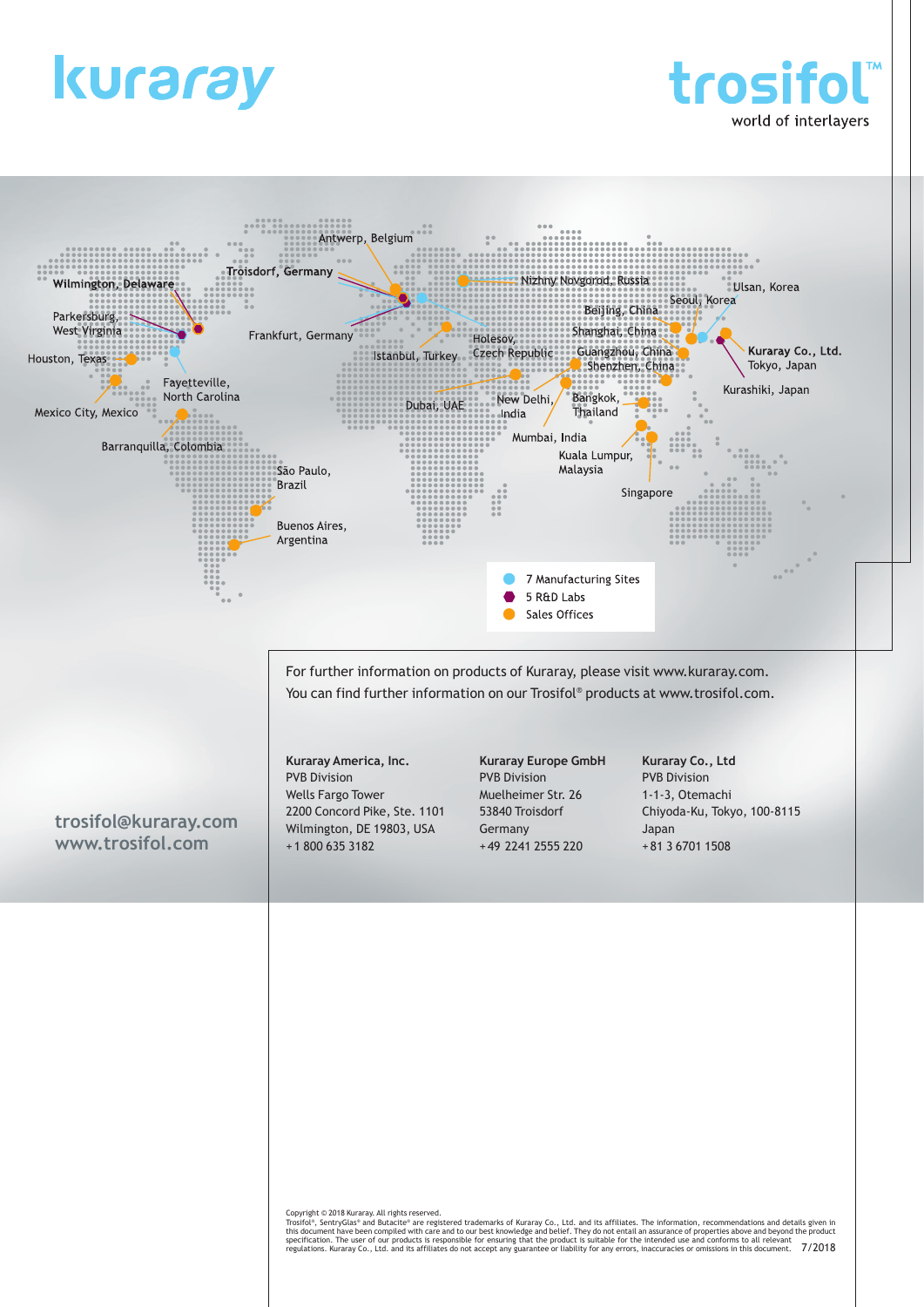





# **SENTRYGLAS® TRANSLUCENT WHITE INTERLAYER**

#### **SentryGlas<sup>®</sup> Translucent White Interlayer**

| <b>Thickness</b><br>$\lceil mm \rceil$ $\lceil min \rceil$ |      | Width<br>$\lceil$ cm $\rceil$ | $\lceil \text{in} \rceil$ | Length<br>[ft]<br>$\lceil m \rceil$ |     |  |  |
|------------------------------------------------------------|------|-------------------------------|---------------------------|-------------------------------------|-----|--|--|
| 0.80                                                       | - 31 | 122                           | 48                        | 200                                 | 656 |  |  |
|                                                            |      | 153                           | 60                        |                                     |     |  |  |
|                                                            |      | 183                           | 72                        |                                     |     |  |  |
|                                                            |      | 153                           | 60                        | 50                                  | 164 |  |  |

#### **Design flexibility**

| Number<br>of plies | Light Transmission<br><b>EN410 [%]</b> | <b>Light Transmission</b><br><b>ASTM D1003 [%]</b> |
|--------------------|----------------------------------------|----------------------------------------------------|
| 1 ply              | 73                                     | 80                                                 |
| 2 ply              | 57                                     | 65                                                 |
| 3 ply              |                                        | 55                                                 |

Our new Trosifol® Structural product Sentry-Glas® Translucent White ionoplast interlayer has the same structural properties as clear ionoplast interlayers. The interlayer's stiffness and strength help to create lighter and safer structural glass that can stand up to greater loads and tougher conditions. The laminate edges show excellent durability when exposed to the elements, an important consideration in minimally supported glass applications, such as glass balustrades and canopies. From a design perspective, the SentryGlas® Translucent White interlayer provides both an aesthetic effect and a sense of privacy.



*SentryGlas® Translucent White ionoplast interlayer with a 65 % Visible Transmittance (Tvis) is the latest innovation from Trosifol™. The 65 % Tvis is achieved by stacking two plies of 0.80 mm (31 mil) interlayer together during the lamination process. The result is an approximate overall interlayer thickness of 1.52 mm (60 mil).*

\* For optimum performance if one ply is used it is recommoneded to also use one ply of SentryGlas® NUV. Standard clear SentryGlas® should never be used in combination with SentryGlas® Translucent White.

SentryGlas® Translucent White can be plied together to achieve a range of light transmission enabling design flexibility. SentryGlas® Translucent White effectively filters 70 % UV below 380 nanometers.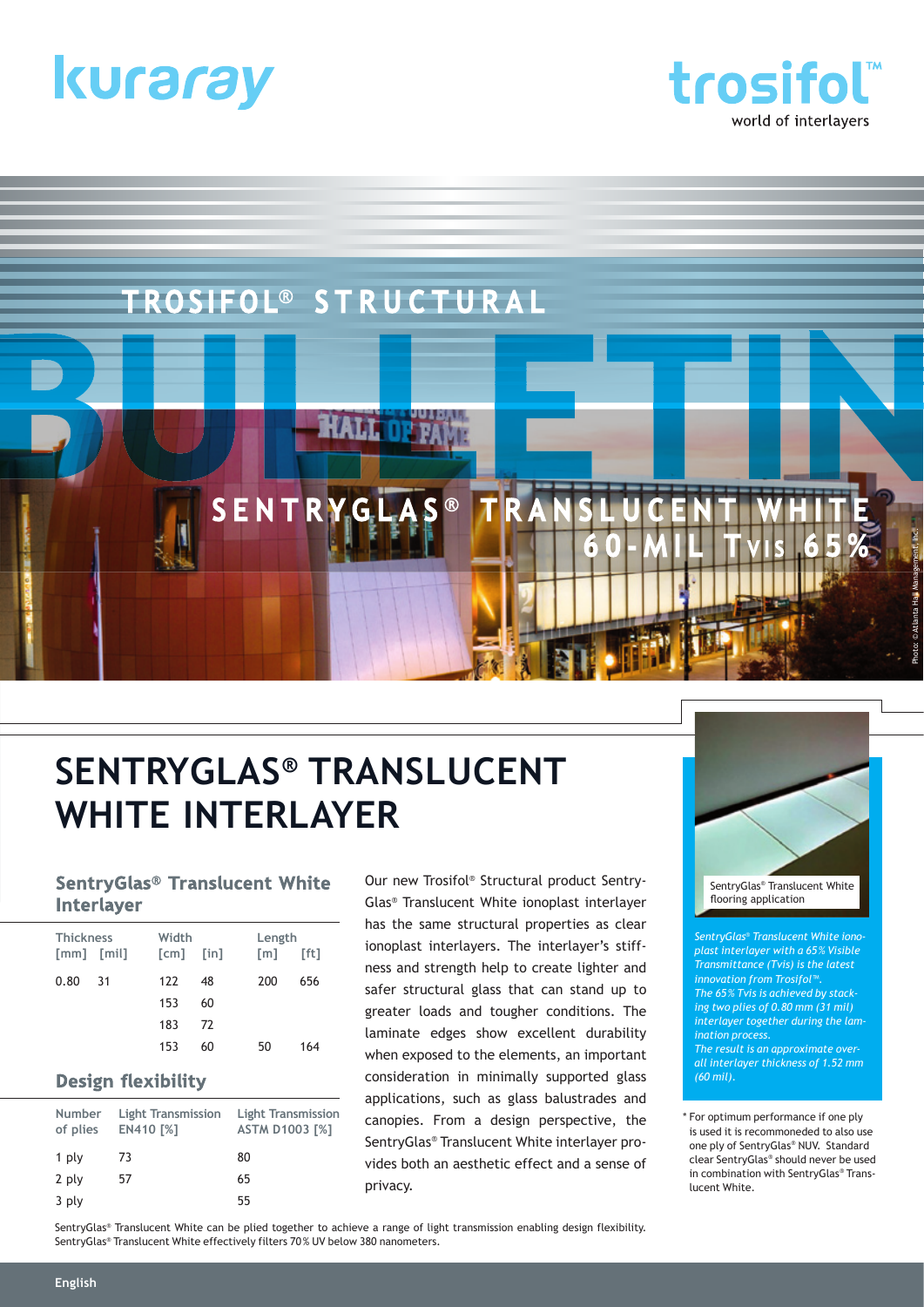## **STRUCTURAL INTERLAYERS**

## **SENTRYGLAS® TRANSLUCENT WHITE**

**BURNING TO BE CARD TO** 

#### **Interlayer Typical Properties**

| Property                            | Unit               | <b>Test Method</b> | <b>SentryGlas<sup>®</sup></b><br><b>Translucent White</b> |
|-------------------------------------|--------------------|--------------------|-----------------------------------------------------------|
| Tensile Strength                    | kpsi               | <b>ASTM D882</b>   | 38(5.5)                                                   |
| Elongation                          | $\%$               | <b>ASTM D882</b>   | 450                                                       |
| Melting Point                       | $^{\circ}$ C       | <b>DSC</b>         | 94                                                        |
| Density                             | g/cm <sup>3</sup>  | ASTM D792          | 0.97                                                      |
| Coefficient of<br>Thermal Expansion | 1/°C               | ASTM D696          | $9-15 \times 10^{-5}$                                     |
| Thermal conductivity W/M-K          | $BTLJ-in/hr-ft2°F$ | <b>DIN 12939</b>   | 0.152(1.05)                                               |

#### Weathering

| Radiation Test 3000 hours<br>[Caliper 0.80 mm/31 mils] | EN12543                  | Pass             |
|--------------------------------------------------------|--------------------------|------------------|
| 1 year Natural                                         | ANSI Z97.1 ASTM G 147-09 | Transmission     |
|                                                        | and ASTM G 7-13          | Delta $Y = -0.5$ |
|                                                        |                          | Delta $E = 0.67$ |
|                                                        |                          | Reflection       |
|                                                        |                          | Delta $Y = 0.3$  |
|                                                        |                          | Delta $E = 0.23$ |
| 10 year Equivalent Accelerted                          | ASTM G90 Cycle 2         | Transmission     |
| Weathering (EMMA)                                      |                          | Delta $Y = 0.3$  |
|                                                        |                          | Delta $E = 0.52$ |
|                                                        |                          | Reflection       |
|                                                        |                          | Delta $Y = 0.70$ |
|                                                        |                          | Delta $E = 0.34$ |